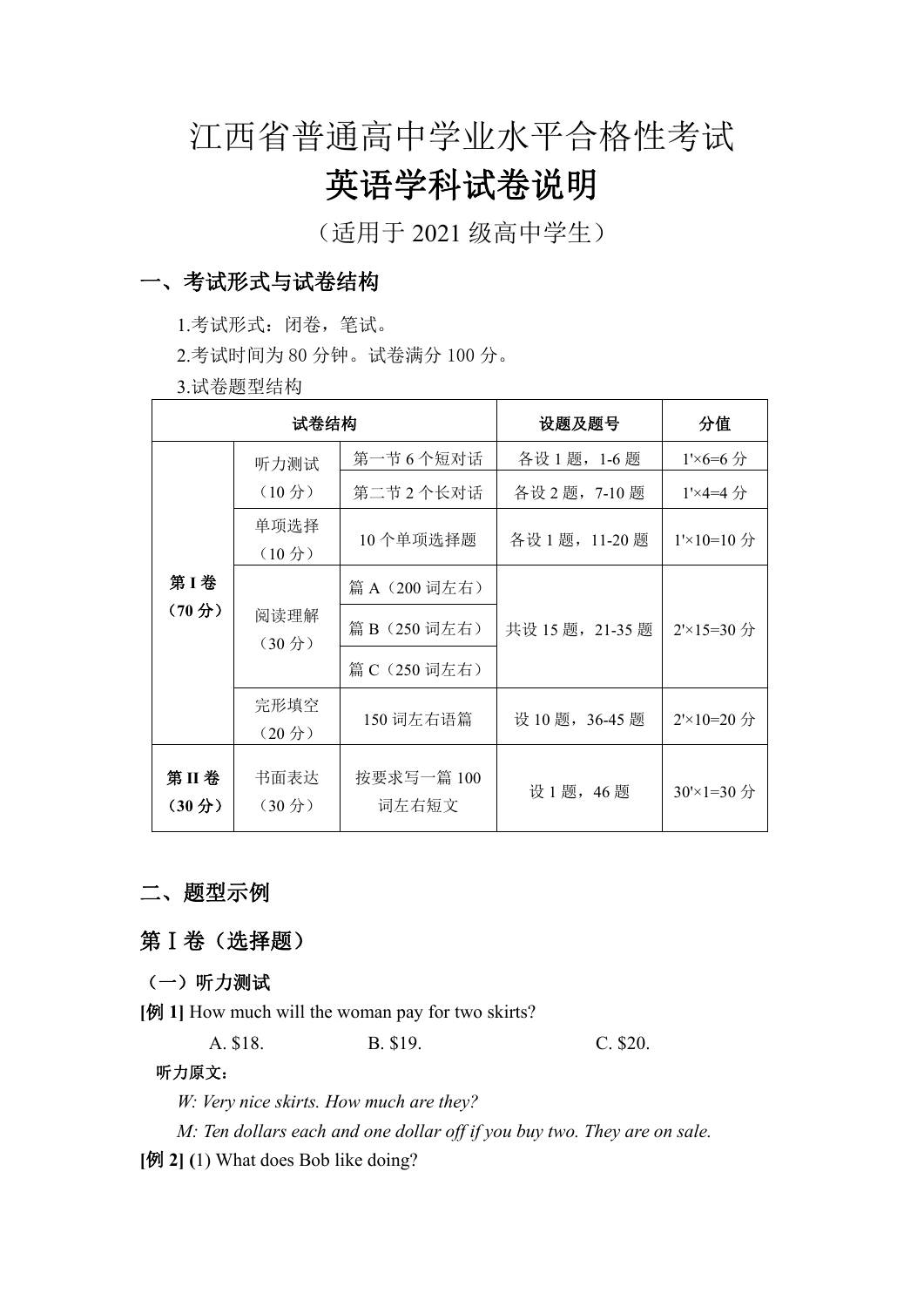A. Playing tennis. B. Taking pictures. C. Riding bikes. (2) What did the woman dream of being?

A. A shop owner. B. A bank clerk. C. A tennis player.

## 听力原文:

*M: Hello, Mary.*

*W: Come on, Ken. It's time to go.*

- *M: Wait a moment, please. I just have to close up the shop. By the way, can you give my brother a ride home tonight after the game?*
- *W: Of course. You mean Bob is coming, too?*
- *M: Yeah. He wants to take some pictures.He's really interested in photography.*
- *W: Oh. Does he want to be a photographer after graduation?*
- *M: Yes, he wants to work for a TV station.*
- *W: That sounds like an interesting job.*
- *M: I guess so. But a lot of people want to be photographers, too. He has to work hard.*
- *W: But it'll be really nice if he can work at something he's interested in. I wanted to be a tennis player, but now I work in the bank.*

#### (二)单项选择

- **[** $\emptyset$ **]** I won't go to her party\_\_\_\_\_\_\_\_\_ I have finished all my homework.<br>A. before B. if C. unless D. until
- 

[例 4] —How do you find the dish?

—I haven't eaten it yet. However, it good.

A. sounds B. tastes C. feels D. smells

#### (三)阅读理解

**[**例 **5]** Playing outdoors involves plenty of learning —not just from a book. It's fairly easy to weave lessons into nature play. I taught ecology in a school, and while Ihad concepts to teach, it was mostly kids' natural curiosity that drove much of what we did.

They wanted to know the names of birds, plants, rocks and clouds (biology and geology). We followed streams into larger streams into a pond (hydrology and investigation) and created seesaws (跷跷板) with logs and stones (physics and teamwork). We even made up stories about ants and butterflies (language, organizing information and creativity). We had detailed outside lesson plans, but we would often go off on a tangent if something interesting and unexpected happened. So the learning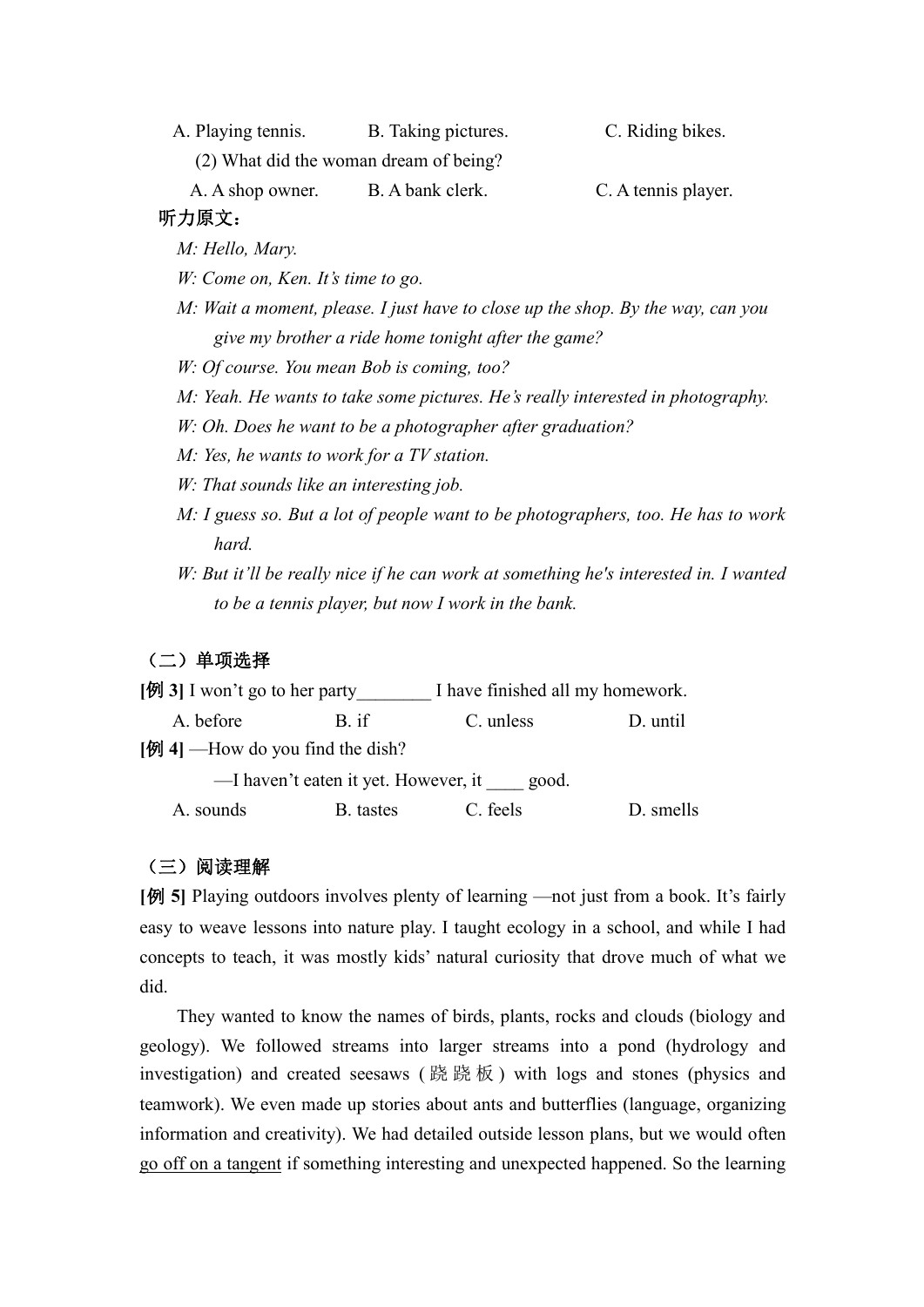experience was always fresh. The kids were having fun while they were learning outdoors, which made them excited for the next lesson. Shouldn't that be the goal of all education?

Perhaps Vermont's kindergarten program is the start of the changing back from the test-centered education. Quite a few parents are taking their kids out on weekends. Now, teachers are bringing some of that same thinking to their classrooms.

Considering all the good evidence that being outside is great for mind and body as well as test scores, it seems like this kind of education is a natural next step for teachers.

1. What drove the author to teach outdoors?

- A. Ideas from books. B. The beauty of nature.
- C. Kids' natural curiosity. D. New teaching concepts.

2. What does the author think of outdoor activities for kids?

A. Valuable. B. Wasteful. C. Harmful. D. Meaningless.

3. What does the underlined phrase "go off on a tangent" in paragraph 2 mean?

- A. Make a mark. B. Make an effort.
- C. Make a change. D. Make an advance.

4.Why did learning outdoors make kits excited for lessons?

A. They were enjoying fresh air.

B. They were having fun.

- C. They were learning with their parents.
- D. They were starting a new program.

5. What can be inferred from the last paragraph?

A. Teachers dislike being outside.

B. Teaching outdoors can be a choice.

C. Learning outdoors is a waste of time.

D. Test scores catch too much attention.

#### (四)完形填空

**[例 6]** My friend's grandfather came to America from a farm in Thailand. When he  $1$  in New York, he went into a cafeteria in Manhattan to get something to 2 . He sat down at an 3 table and waited for someone to take his 4 . Of course nobody did. Finally, a woman with a big plate full of  $\frac{5}{2}$  came up to him. She sat down  $\frac{6}{2}$  him and told him how a cafeteria worked.

"Start out at that end," she said, "Just go along the 7 and choose what